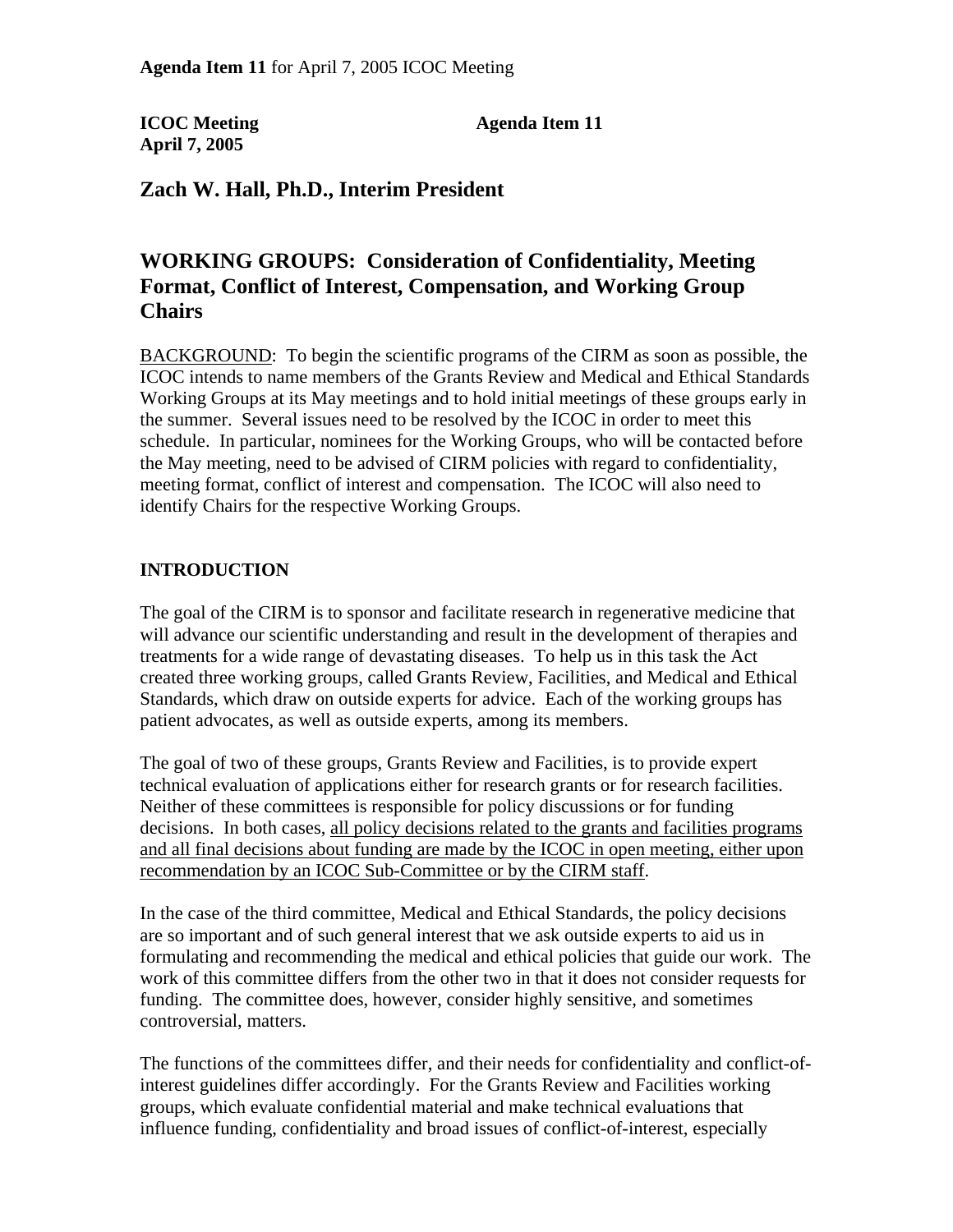financial conflict of interest, apply. For the Medical and Ethical Standards Working Group, issues of confidentiality must be balanced with those of transparency and public accessibility.

Because we have an immediate need to have policies in place for the Grants Review and Standards Working Groups, we will consider issues primarily related to these groups at this Board meeting, and will consider similar issues for the Facilities Working Group at a later time.

### **CONFIDENTIALITY**

The scientists who submit applications for research funding bring to us their latest results, often unpublished, and their best ideas for future experiments. They may have preliminary data that make a particular experimental approach look promising, or a fresh new idea that they seek funding to explore. Further, investigators may present unpublished data, technology or ideas that represent valuable intellectual property. To protect scientists from premature disclosure or appropriation by others of their ideas or techniques, and to protect the potential intellectual property rights of the state of California in this research, we have a strong obligation to maintain the confidentiality of their applications. Those who participate in the review, either as reviewers, patient advocates, or as CIRM staff, must agree not to identify applicants by name or institution or to discuss applications outside of the review setting, and not to retain any materials from the review. These are well-established policies used for review of NIH grants, and by many private funding agencies. They are also used by the University of California for grants review. We have incorporated these principles into a confidentiality agreement statement that we will ask each reviewer, patient advocate and staff member to sign at the time they are appointed or assigned to the review committee. At the end of each review meeting we will ask all participants to sign a statement saying that they have conformed to these principles for that particular review meeting.

I enclose a draft of a recommended statement (Appendix A) which is based on NIH standards as adopted for use by the University of California. We seek the approval of the ICOC to use this policy and these forms, or a version amended as you specify, as interim standards until new policies are approved based on recommendation from the Medical and Ethical Standards Working Group.

#### **MEETING FORMAT**

If confidentiality of grant applications is to be maintained, it follows that grant review meetings cannot be public meetings, but must be attended only by the outside expert reviewers, patient advocates and CIRM staff, all of whom must agree to abide by the confidentiality agreement.

As those who are familiar with peer review know, confidential meetings have a second benefit in that discussions of scientific quality, the scientific and clinical qualifications of the applicants and the potential promise of different approaches is much more candid when the discussions occur in private. Scientists who make strong judgments in private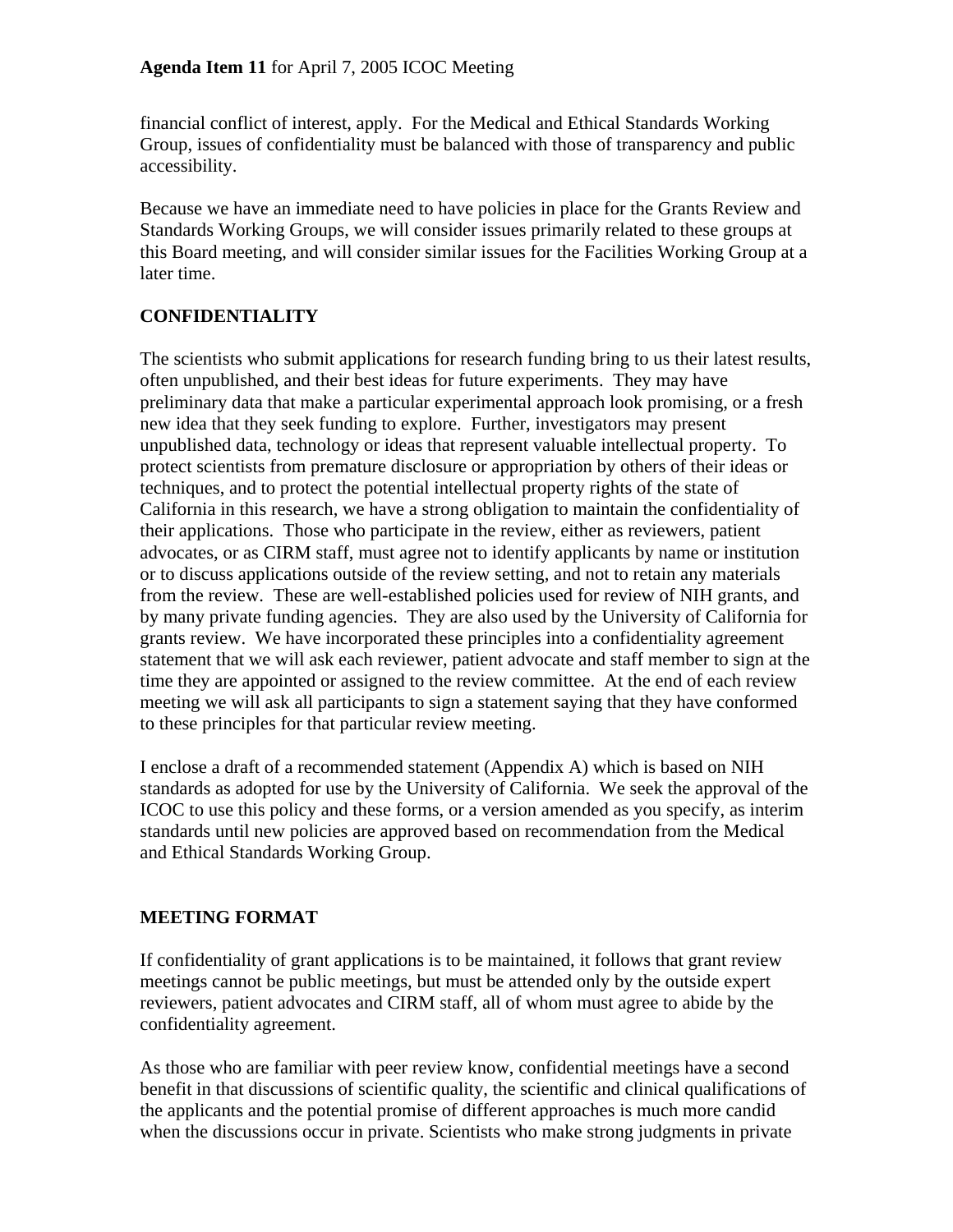#### **Agenda Item 11** for April 7, 2005 ICOC Meeting

are often reluctant to do so publicly, particularly when it could affect the funding of a colleague's laboratory. Indeed, this principle is so well-established that we believe that many scientists would refuse to participate in public grant review meetings.

The principle of confidential peer review is extremely well-established in the scientific community and is the gold standard by which the NIH, the National Science Foundation and private funding foundations make funding decisions. It's also essential to protect the intellectual property rights in this research funding for the state of California. Inability to use this mechanism would be a severe blow to our efforts to fund the very best biomedical science and thereby to obtain best use of the state funds that have been entrusted to us.

Because of the importance of peer review, we strongly recommend that the Grants Review Working Group meetings remain confidential, as mandated by Proposition 71.

For the Medical and Ethical Standards Working Group, three models are possible: confidential meetings as proposed by Proposition 71, open meetings that meet Bagley-Keene standards, or a mixed model, as used by the National Academies, with a combination of open data-gathering meetings, at which the public is invited to testify, and confidential deliberative sessions. The importance of public input for the Standards Working Group seems indisputable. Thus, we recommend to the ICOC that the Standards Committee either adopt open meetings or a combination of open and closed meetings on the National Academies model.

### **CONFLICT OF INTEREST**

The success of the CIRM research program and its ability to maintain the confidence of the people of California depends critically upon our ability to fund the highest quality research proposals, chosen without bias. Strong CIRM conflict of interest policies are thus essential. Their need is most obvious for the Grants Review and Facilities Working Groups, that are responsible for technical evaluation of research and facilities applications, but are also important for the Standards Working Group, which will be recommending policy.

For the Grants Review Working Group, we have adopted policies and procedures that are closely modeled on those of the NIH for its outside reviewers. This model is appropriate because the NIH is the largest funding source for biomedical research, and has used these policies successfully for many years. In a Policy Statement (Appendix B), we identify three kinds of conflicts of interest: financial, professional and personal and in each case define the types of conflicts that are possible. At the time of appointment to the Working Group, all reviewers and patient advocate members will be asked to sign a statement that asserts that they have read and understand the CIRM policy.

We will have additional procedures before and after each review session. We anticipate a procedure in which each application is considered and discussed in turn; reviewers then give a rating to the application. If Working Group members have a conflict of interest with respect to any application, they will not be allowed to review or vote on that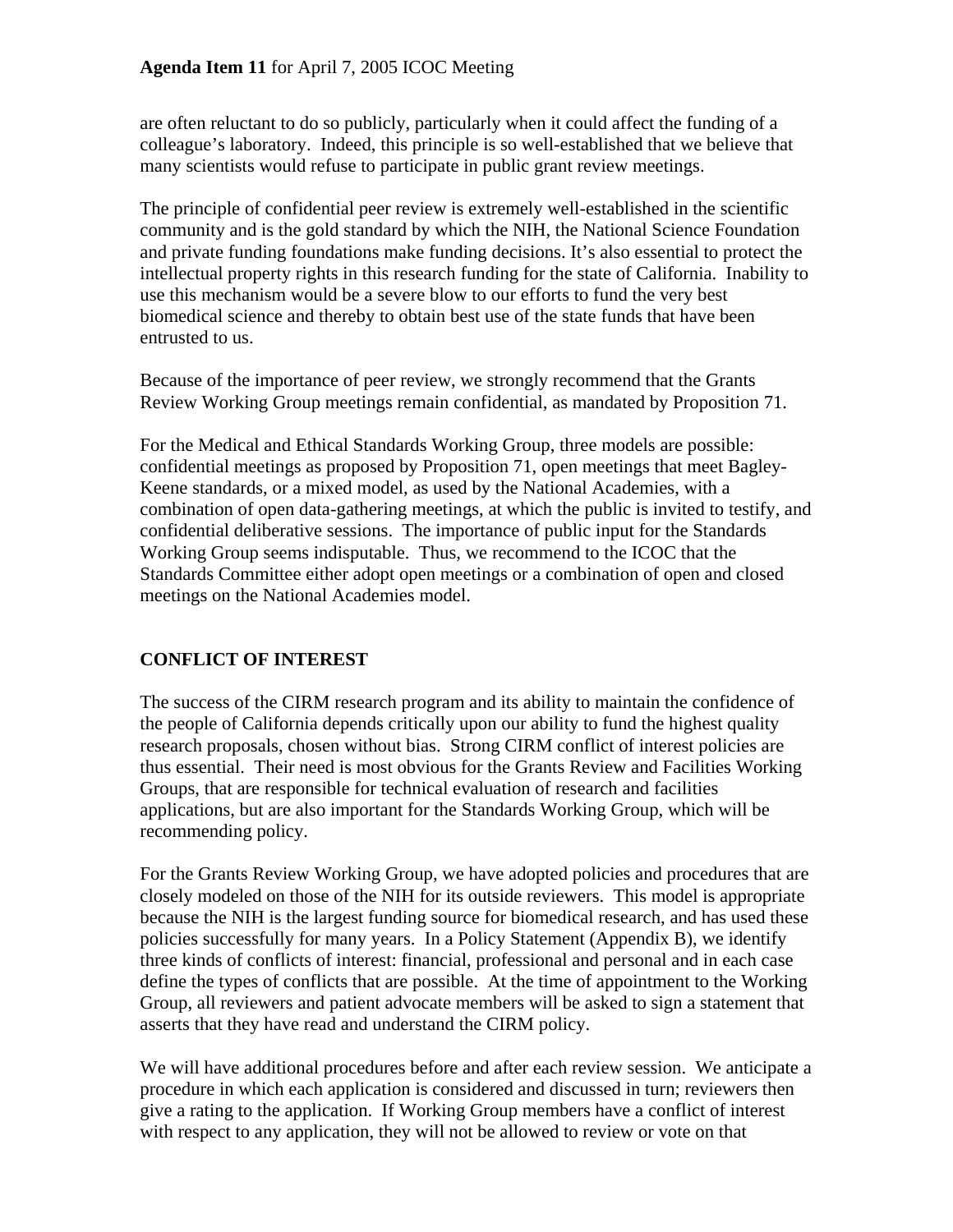application nor will they be allowed to hear or participate in the discussion of it. Prior to a review meeting, Working Group members will be sent a list of all applications to be considered along with a form (Appendix C) that asks them to identify any and all applications for which they might have a conflict of interest. At the time of review, as each application is considered in turn, CIRM staff will insure that particular members with a conflict of interest absent themselves from the room during discussion and voting on that application. At the end of the meeting all Working Group members will be asked to sign a form (Appendix D), that states, under penalty of perjury, that they have observed confidentiality and that they did not participate in the review of any application for which they had a conflict of interest.

Similar policies and procedures, with appropriately modified forms, will be followed for the Facilities Working Group, which will also consider applications for funding.

Conflict of interest issues for the Standards Working Group are somewhat different, as this working group will not be considering applications for funding, but will be formulating and recommending to the ICOC policies for medical and ethical standards. Here the appropriate model is not the NIH policy for grant reviewers, but rather the policy that the National Academies uses for its committees, in which a group of outside (i.e. non-employee) experts are called upon to analyze a topic and make policy recommendations. Hence, we have adopted for CIRM a modification of the policy and conflict of interest forms used by the National Academies. All Medical and Ethical Standards Working Group members will be asked at the time of their appointment to sign a statement (Appendix F) disclosing any financial or other conflict of interest that they may have regarding the issues to be discussed by the Working Group. As stated in the form, they will also be required to disclose any new conflict of interest that arises during their term of service. Except for specific exceptions in which the in which the ICOC judges that the disadvantages of a person's conflict of interest are outweighed by the need for their particular expertise, individuals with a significant conflict of interest will not be permitted to serve on the Standards Working Group.

#### **CONSULTING RATE**

For CIRM to achieve its purpose of funding the highest quality basic and clinical science and having that science done according to the highest medical ethical standards, we will need to attract to our working groups scientists, ethicists and other specialists of the very best quality. The best people are, by definition, those who are already heavily committed to other endeavors and who have limited time. To encourage their participation, we need to offer a reasonable consulting rate and also provide such clerical help as they may need for preparation. The need for help will be particularly acute for Grant Review Working Group members, whose work load will be very large due to the large number of applications that we expect to receive. We may expect that for every day the Working Group is in session, each member will spend one to two additional days in preparation. It is worth noting that unlike NIH reviewers, who are usually recipients of NIH grants to fund their research and thus feel a sense of responsibility to the NIH grant application evaluation process, the reviewers of grant applications submitted to CIRM will NOT benefit from CIRM research funding. We propose offering each member an consulting